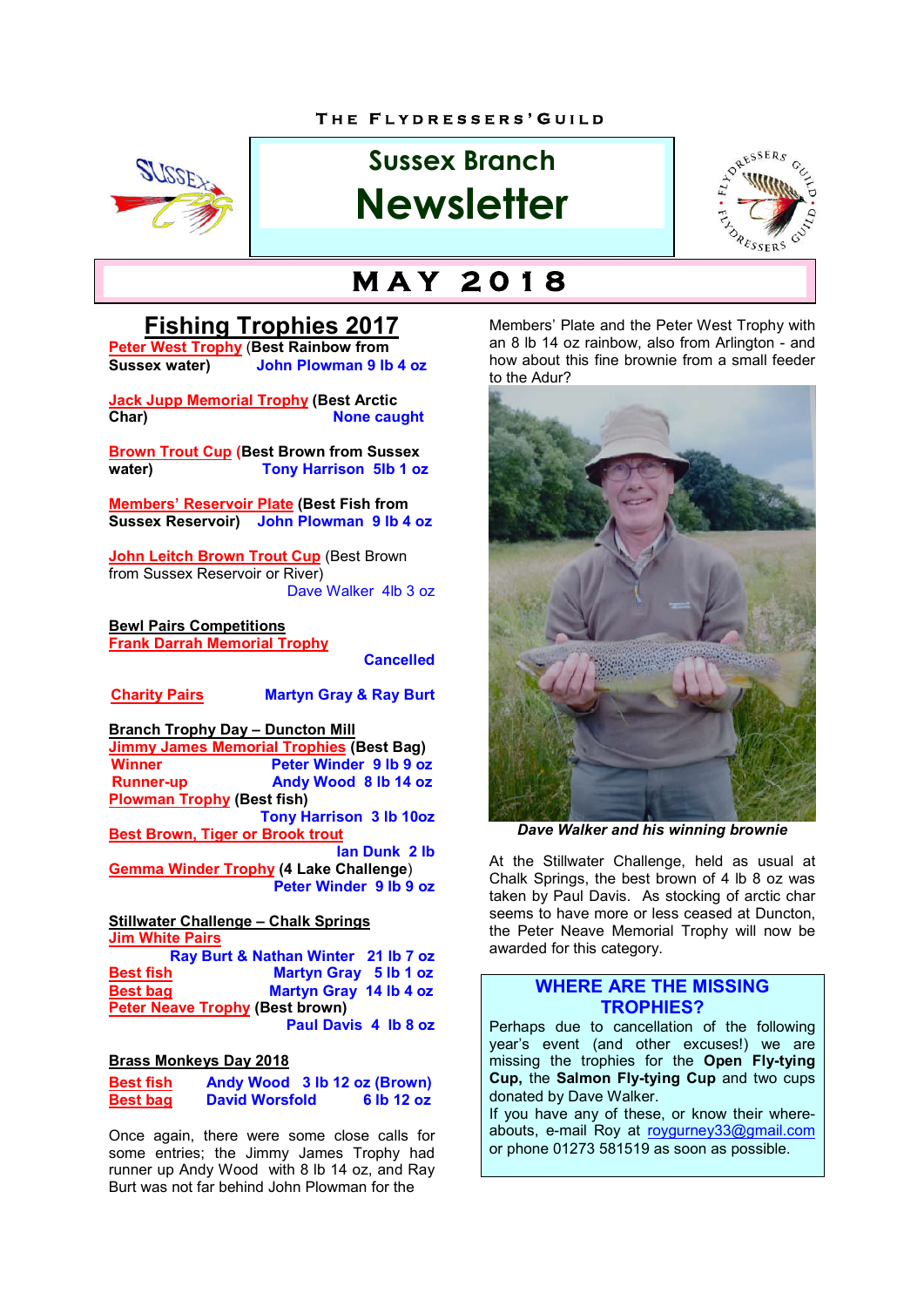## *EVENTS ANNOUNCEMENTS*

## **FRANK DARRAH PAIRS**

Just a reminder that thanks to fixture congestion both at Bewl and our own schedule, this event will now be held at **Arlington Reservoir on Sunday 13th May.** You should use the old booking form and send ASAP to David Painter; check with him the new (lower) cost. This should be better for fishing, without the "any method" boys.

### **JOHN WATT COMPETITION**

This annual competition between the branches of the Flydressers' Guild has traditionally been fished at Rutland Water on the Saturday of the bank holiday weekend at the end of August. However, this year, due to overbooking at Rutland, it has been switched, still on the same date, to **Eyebrook Reservoir.**

As usual, our stalwart captain for this event, Chris Nunn, will be aiming to recruit two teams, so please get in touch with him ASAP to book your place as he needs to know what accommodation to book.

This is a friendly day on one of the best waters in England, when you can meet up with anglers from over the whole of the UK. The Branch pays for your fishing, so your only expense will be for travelling and a B&B if required.

Let's see if we can regain this Trophy, which we won in 2016.

Chris's phone is **01825 765272** and e-mail is chrisandairi@btinternet.com if you have mislaid the booking form.

## *CASTING CLINIC* **Thursday 17th May 2018**

We will be holding a free casting clinic on the evening of Thursday  $17<sup>th</sup>$  May, starting from 6.30 pm, at **Stanmer Park.** There is plenty of parking and the site will probably be just on the left after the entrance (depends if there are any other activities which might clash). We all need a "refresher" so do come along and benefit from those instructors who give their services *gratis.*

### .**HOG ROAST CANCELLED**

Sadly, due to unavailability of the venue for the dates required, this event has had to be cancelled this year. It will take place in 2019 but it has been proposed that it should be later in the year – perhaps September **WATCH THIS SPACE !**

## *ARLINGTON OUTING*

**Thursday 24th May 2018** Get your application in **URGENTLY** as we have

to book in advance for the preferential rates. If you can't make it during the day you can have

a wonderful evening's fishing; afterwards we all gather at the lodge for refreshments about 8.30 pm.

If you've mislaid your entry form, E-mail Roy at roygurney33@gmail.com or phone 01273 581519 immediately.



You will see from the attached Shows Schedule that, as usual, I still require more "volunteers" to fill in the yellow boxes in the schedule.

Those who attend will have free entry and have time to have a good look around the Shows.

So please fill in the blanks and make me a happier man

*Tony W*

# **Hastings Hammered!**



I'm pleased to announce that my first outing as "captain" in an FDG competition has resulted in a resounding win for the Flydressers. The final toll showed us catching 80 lb 9 1/2 oz with Hastings only accumulating 59lb ! Furthermore FDG swept the board with individual prizes, Brian Raw having best overall bag, Andy Wood best fish from a boat and Des Watson best fish from the bank (see above). Other major contributors with 6 fish limit bags included Ray Burt, Martyn Gray and yours truly but everyone contributed at least one fish ( yes even the Chairman!) and many had four fish bags.

The day had not started promisingly with a steady drizzle threatening to dampen spirits but fortunately by about 9.30 the skies started to lighten and conditions were good for fishing with a light breeze creating an encouraging ripple. My boat partner Derek Coles happened to be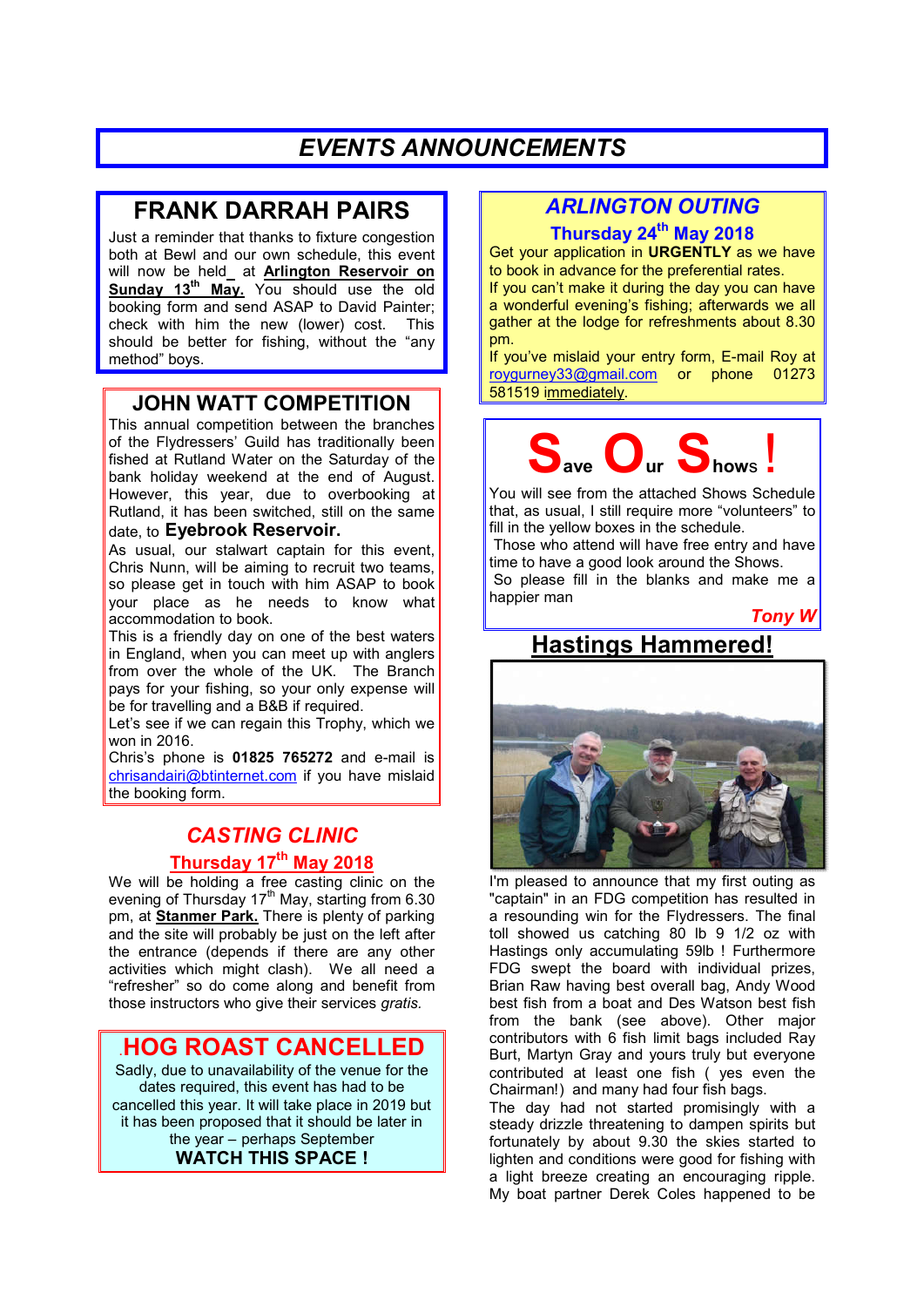the person who had caught an 8lb  $+$  fish 2 weeks before and his "secret weapon" fly seemed to be just that with a fish hooked and lost on the first cast and him then going on to get his 4 fish in less than an hour! Just my luck, as I steadily plodded on, getting my first fish having followed his lead and changed to a sinker and bright lure. However, as I looked around I was encouraged by FDG rods bending on boats around us and of course Ray Burt showing off by netting a double hook up! It must be said that our hosts were very good in putting us onto fish and in several cases advising on tactics, such that coming off the boats I was encouraged by the numbers who had taken at or near their limits. The bank fishers had had a harder time but with Bill Black, Des Watson and Martyn Gray doing well, at lunchtime we seemed to be in an encouraging position.

The clearer, brighter conditions in the afternoon seemed to put the fish off somewhat and bank fishing was certainly hard work with fish dribbling in, generally on smaller flies such as Hares Ears, small Montanas and buzzer patterns.

Again Ray finished fairly early and Brian caught his remaining 2 with enough time to spare for them to join Martyn on the spectators' bench at the lodge to watch the rest of us gamely flogging on with the odd fish playing ball. As the boats came in, it seemed the afternoon had been harder work than the morning session but Nathan Winter's 4 kept up the FDG scores.

Whilst none of the fish were of huge proportions they are in fine condition and particularly off the boats, give fantastic fights for their weight.

After a generous BBQ, some beer and much banter, it only remained for us to receive the spoils of victory and wend our way home. I must thank Hastings FF and in particular Mary and Vic for their hard work in putting on what is a very hospitable event and congratulate the club on a truly special, immaculately kept venue.

Everyone from FDG said what an enjoyable day it had been and I for one will be looking forward to returning next year and perhaps even before then during the much talked of Mayfly season.

*Alan*



### *Chairman's Chat*

This is a site with many interesting components (to me). A steep bank on the right of the photograph, so no machine access from that side and therefore no pass that side of the central weir. Open grassland in front of Open grassland in front of residential property on the left so no great enthusiasm from the houseowners to cranes working. The attraction (turbulence) is obvious, a river flow measuring weir to which someone has decided to add a baffle wall to minimise bed erosion downstream – the designer did not build a stilling basin which would have protected the bed. This baffle wall will of course prevent fish from swimming over the weir. So all in all lots of things for the designer to consider, including a 3.5 m difference in water levels between upstream and downstream.



The difference in water level means that a resting pool will be required giving an overall pass length of 24 m or so. If a conventional layout was adopted, with the fish entrance by the weir, the pass would project upstream of the weir at least ten metres, so a footbridge for maintenance would be required together with handrails etc. Not a good layout; unacceptable on Health and Safety grounds. Not to mention the need for a steel sheet piled coffer dam in the centre of the river, to build the pass. We drew up this pass to illustrate what a bad Option this was (in case the Client could not read drawings). Now we were in a fix, until "inspiration" struck. Why not build a pass with a folded layout with a upstream length on top of the downstream length? A relief, this solves all the site problems all in one go. The bottom layer of pass would be in operation at the start of the design flows (Q95%) for those interested; as water levels rise the upper pass length would come into service. Minimal temporary works, no access maintenance problems and lower capital cost. I leave you to decide which Option the Client chose !!

*Tony W*